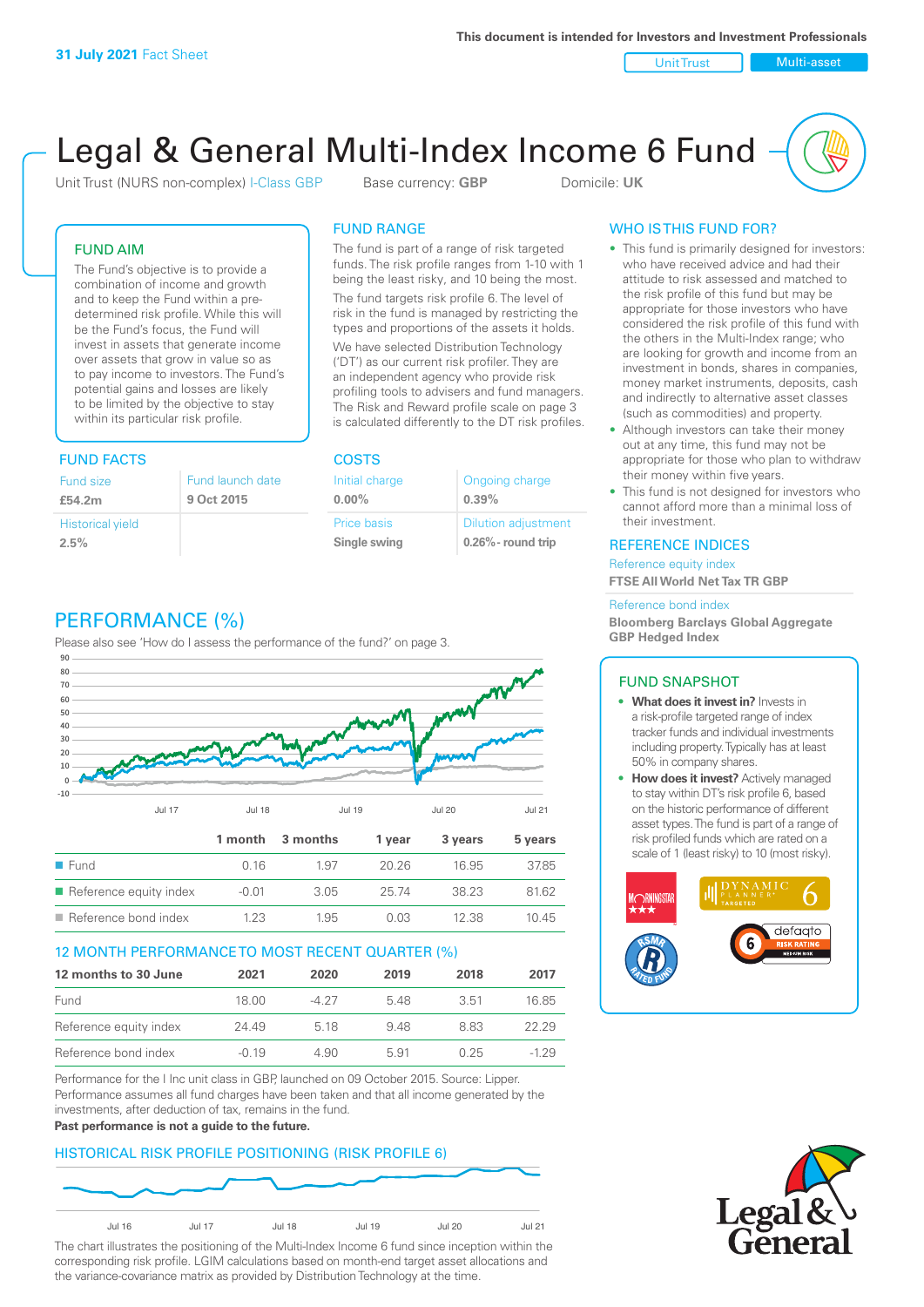### Legal & General Multi-Index Income 6 Fund

Unit Trust (NURS non-complex) I-Class GBP

### PORTFOLIO BREAKDOWN

All data source LGIM unless otherwise stated. Totals may not sum due to rounding.





### FUND MANAGERS

The fund managers have responsibility for managing the multi-index fund range. They are part of the Multi-Asset Funds (MAF) team in LGIM. This team focuses on designing and managing multi-asset funds that are tailored to match the specific objectives of various client types. The team sits within a wider Asset Allocation team which combines both depth of experience with a broad range of expertise from different fields, including fund management, investment consulting and risk management roles.

## TOP 10 HOLDINGS (%)

| L&G Quality Equity Dividends ESG Exclusions UK ETF               | 20.0 |
|------------------------------------------------------------------|------|
| L&G Quality Equity Dividends ESG Exclusions Europe ex UK ETF     | 8.0  |
| L&G US Index Trust                                               | 7.5  |
| L&G Quality Equity Dividends ESG Exclusions Emerging Markets ETF | 7.5  |
| L&G Quality Equity Dividends ESG Exclusions Asia ex Japan ETF    | 7.0  |
| L&G UK Index Trust                                               | 7.0  |
| L&G Emerging Markets Government Bond (Local Currency) Index Fund | 6.5  |
| L&G Emerging Markets Government Bond (US\$) Index Fund           | 6.5  |
| L&G High Income Trust                                            | 5.0  |
| Global REITs Index Trust                                         | 4.0  |